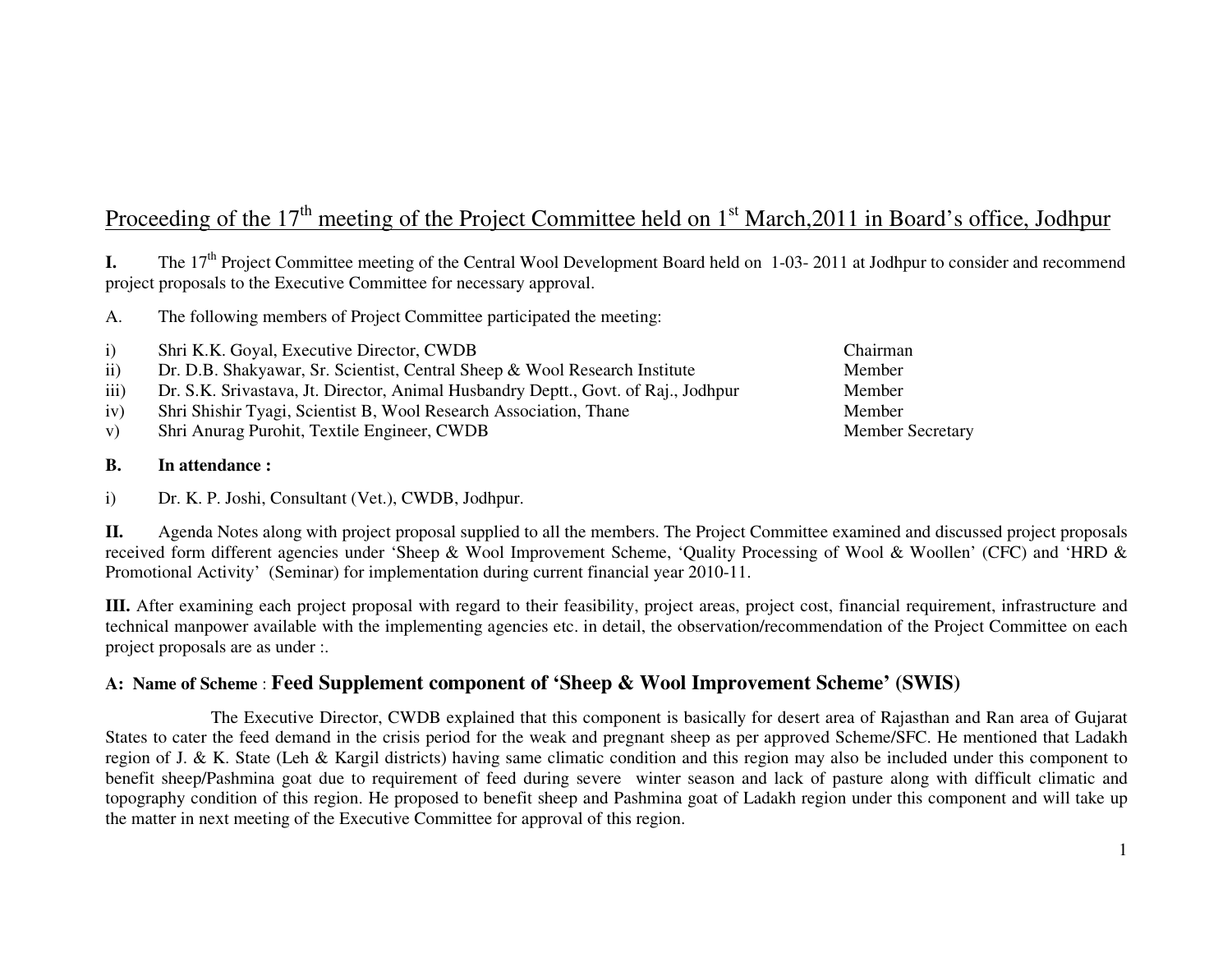The Project Committee also appraised the proceeding of the meeting (Dtd. 15-10-2010) constituted at Board's level to examine additional project proposals received form Rajasthan State from existing implementing agencies for distribution of feed under SWIS project areas and recommended following project proposals for 1.25 lakh sheep with total cost of Rs. 3.375 Crore for implementation, as under :

| S.             | Name of Agency submitted    | Funds required during 2010-11           | <b>Total</b>        | Project | Observation/recommendati     | <b>Remarks</b> |
|----------------|-----------------------------|-----------------------------------------|---------------------|---------|------------------------------|----------------|
| N              | the project proposals       | (Rs. in lakh)                           | <b>Project Cost</b> | period  | on of the Project Committee  |                |
|                | Ladhak Autonomous Hills     | Rs. 0.675 Crore                         | Rs. 0.675           | 2010-11 | Feed will be procured by     | By utilizing   |
|                | Development Council, Leh    | 0.25 lakh Sheep & Pashmina @            | Crore               |         | LAHDC by open tendering      | saving<br>of   |
|                | (J&K)                       | Rs 3/- sheep for 90 days                |                     |         |                              | funds from     |
| 2              | Ladhak Autonomous Hills     | Rs. 0.675 Crs. foor                     | Rs. 0.675           | 2010-11 | Feed will be procured by     | previous       |
|                | Development Council Kargil  | 0.25 lakh Sheep & Pashmina @            | Crore               |         | LAHDC by open tendering      | years/other    |
|                | (J&K)                       | Rs 3/- sheep for 90 days                |                     |         |                              | schemes.       |
| 3              | Sakshi Anusandhan Sansthan, | Rs. 0.54 Crore for                      | Rs. 0.54            | 2010-11 | Feed will be procured from   |                |
|                | Pholodi, Rajasthan. (NGO    | 0.20 lakh Sheep $\omega$ Rs 3 per sheep | Crore               |         | Rajasthan Co-operative Dairy |                |
|                | imple-menting Board's SWIS  | for 90 days in a year                   |                     |         | Federation.                  |                |
|                | project)                    |                                         |                     |         |                              |                |
| $\overline{4}$ | Mahila Mandal,              | <b>Rs. 1.215 Crore</b>                  |                     | 2010-11 | Feed will be procured from   |                |
|                | Barmer (Raj.) (NGO imple-   | 0.45 lakh Sheep $\omega$ Rs 3 per sheep | Rs. 1.215           |         | Rajasthan Co-operative Dairy |                |
|                | menting SWIS project)       | for 90 days in a year                   | Crore               |         | Federation                   |                |
| 5              | Sneh Samaj Sansthan,        | <b>Rs. 0.27 Crore</b>                   | Rs. 0.27            | 2010-11 | Feed will be procured from   |                |
|                | Bikaner (NGO implement-     | 0.10 lakh Sheep $@$ Rs 3 per sheep      | Crore               |         | Rajasthan Co-operative Dairy |                |
|                | ting Board's SWIS project)  | for 90 days in a year                   |                     |         | Federation                   |                |
|                | <b>TOTAL</b>                | 1.25 lakh sheep                         | Rs. 3.375           |         |                              |                |
|                |                             |                                         | <b>Crore</b>        |         |                              |                |

#### **B: Name of Scheme** : **Sheep Pen component of 'Sheep & Wool Improvement Scheme' (SWIS)**

 The Executive Director, CWDB explained that this component is basically to protect the sheep and goat from the attacks of wild animals in remote area. He stated that although Board has achieved the targets but still some more proposals have been received from various agencies and Board have some saving of funds during current financial year 2010-11. After detail discussion, following units under Sheep Pen component of SWIS have been considered by the Project Committee for implementation and recommended to the Executive Committee, as under :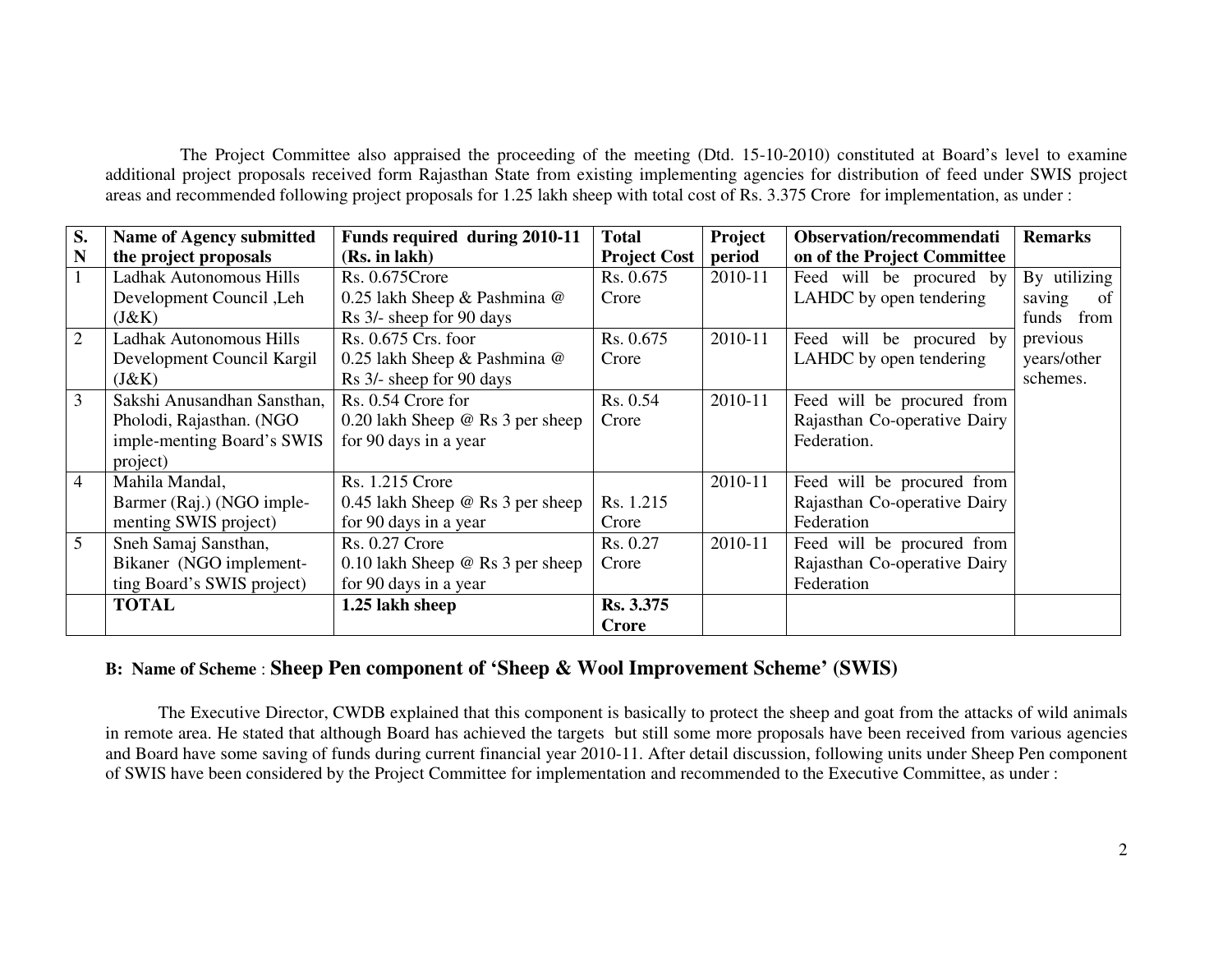| S.             | Name of Agency submitted the       | <b>Funds required during</b> | <b>Total Project</b>  | Project | <b>Observation/recommendation of</b> |
|----------------|------------------------------------|------------------------------|-----------------------|---------|--------------------------------------|
| N              | project proposals                  | 2010-11 (Rs. in lakh)        | Cost                  | period  | the Project Committee                |
|                | Ladhak Autonomous Hills            | <b>Rs. 0.20 Crore</b>        | <b>Rs. 0.20 Crore</b> | 2010-11 | Recommended 740 Sheep Pen            |
|                | Development Council , Leh (J&K)    | 200 Sheep Pen @ Rs 10,000/-  |                       |         | with total cost of Rs. 74 lakh.      |
| 2              | Ladhak Autonomous Hills            | <b>Rs. 0.27 Crore</b>        | <b>Rs. 0.27 Crore</b> | 2010-11 |                                      |
|                | Development Council, Kargil (J&K)  | 270 Sheep Pen @ Rs 10,000/-  |                       |         | As decided in the<br>previous        |
| 3              | Uttarakhand Sheep & Wool           | <b>Rs. 0.01 Crore</b>        | $Rs. 0.01$ Crore      | 2010-11 | Executive Committee<br>meeting,      |
|                | Development Board, Dehradun        | 10 Sheep Pen @ Rs 10,000/-   |                       |         | financial help will be provided to   |
| $\overline{4}$ | Director, Animal Husbandry Deptt., | <b>Rs. 0.06 Crore</b>        | <b>Rs. 0.06 Crore</b> | 2010-11 | sheep breeders in DD.                |
|                | Govt. of Andhra Pradesh,           | 60 Sheep Pen @ Rs 10,000/-   |                       |         |                                      |
|                | Hyderabad.                         |                              |                       |         | By utilizing saving of funds from    |
| 5              | Mahila Mandal Barmer, Agor,        | $Rs. 0.20$ Crore             | <b>Rs. 0.20 Crore</b> | 2010-11 | previous years/other schemes.        |
|                | Barmer (Rajasthan)                 | 200 Sheep Pen @ Rs 10,000    |                       |         |                                      |
|                | <b>TOTAL</b>                       | 740 units (Sheep Pen)        | <b>Rs. 0.74Crs</b>    |         |                                      |

## **C: Name of Scheme : Common Facility Centre under Quality Processing of Wool**

 The Project Committee discussed the CFC project submitted by GUSHEEL to establish a CFC for Bale Pressing to reduce the storage capacity, transportation cost and to make the wool procure more cost effective at establish the Centre at Jasdhan District –Rajkot. The Committee considered the comments received from WRA. Accordingly GUSHEEL has to first approach H.P. State Wool Fed., Shimla for model, capacity, cost etc. of Bale Press machine. WRA mentioned that that cost of latest model of Bale Pressing unit with a capacity of around 200 kg. greasy wool with 5 H.P. Motor and 3 PHASE electric connection is available @ Rs. 15.45 Lakh. (Manufactured by LYCO-NEW ZEALAND). The Committee recommended the project to the Executive Committee for approval as under :

| <b>SN</b> | Name of Agency from        | Total cost of project as per  | Financial assistance | Activity     | Observation/recommendation of the              |
|-----------|----------------------------|-------------------------------|----------------------|--------------|------------------------------------------------|
|           | whom proposal received     | prescribed norms of Board's   | required from        |              | <b>Project Committee</b>                       |
|           |                            | scheme.                       | <b>CWDB</b>          |              |                                                |
|           | Gujarat Sheep & Wool       | Mentioned only machinery cost | <b>Rs.</b> 50 lakh   | CFC for Bale | decided<br>collect<br>- It<br>was<br>tΩ        |
|           | Development Corporation    | Rs. 50 lakh for two units.    |                      | Pressing     | specifications with total cost of Bale         |
|           | Limited, Govt. of Gujarat, | Corporation is having its own |                      |              | machines. (Two   Pressing machine from GUSHEEL |
|           | Gandhinagar (GUSHEEL)      | land and building at site.    |                      | units)       | and to work out total project cost as          |
|           |                            |                               |                      |              | per approved scheme of Board.                  |